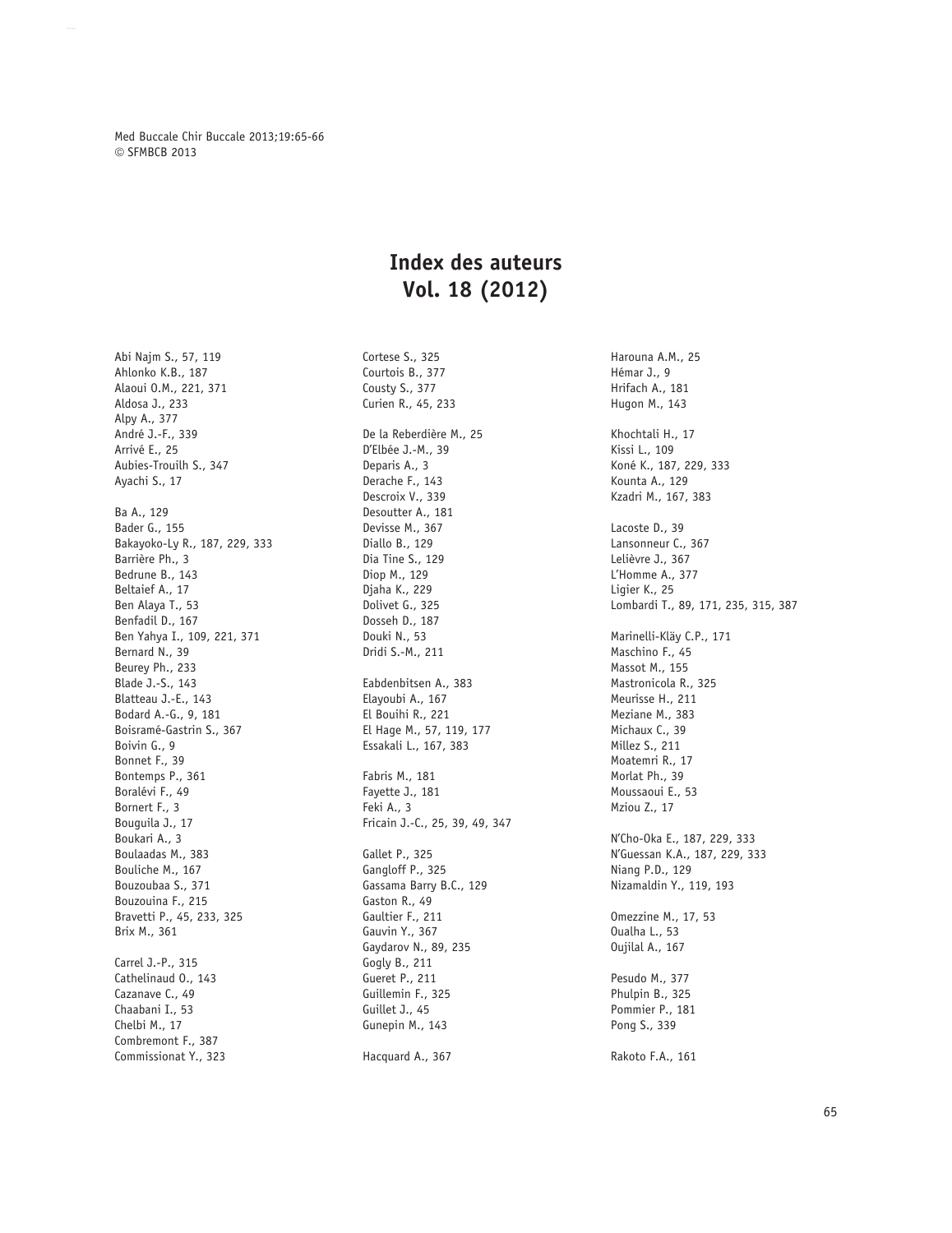Rakotoarison R.A., 161 Randriamanantena T., 161 Ratovondrainy W., 161 Risso J.-J., 143 Savi de Tove M.M., 187, 229, 333 Seintou A., 89, 235 Selmi J., 53 Serrand-Obry F., 155 Simon E., 361 Sriha B., 17

Rivière D., 143

Salino S., 181

Tabeti-Bentahar C.F., 215 Tabeti-Hamza A.N., 215 Tamba B., 129 Trouillet M., 25

Samson J., 1, 57, 87, 89, 119, 171, 177, 193, 235, 315, 319, 387 Sauvigné T., 9

Vandenhende M.-A., 39 Vercellotti T., 155

Wilk A., 3